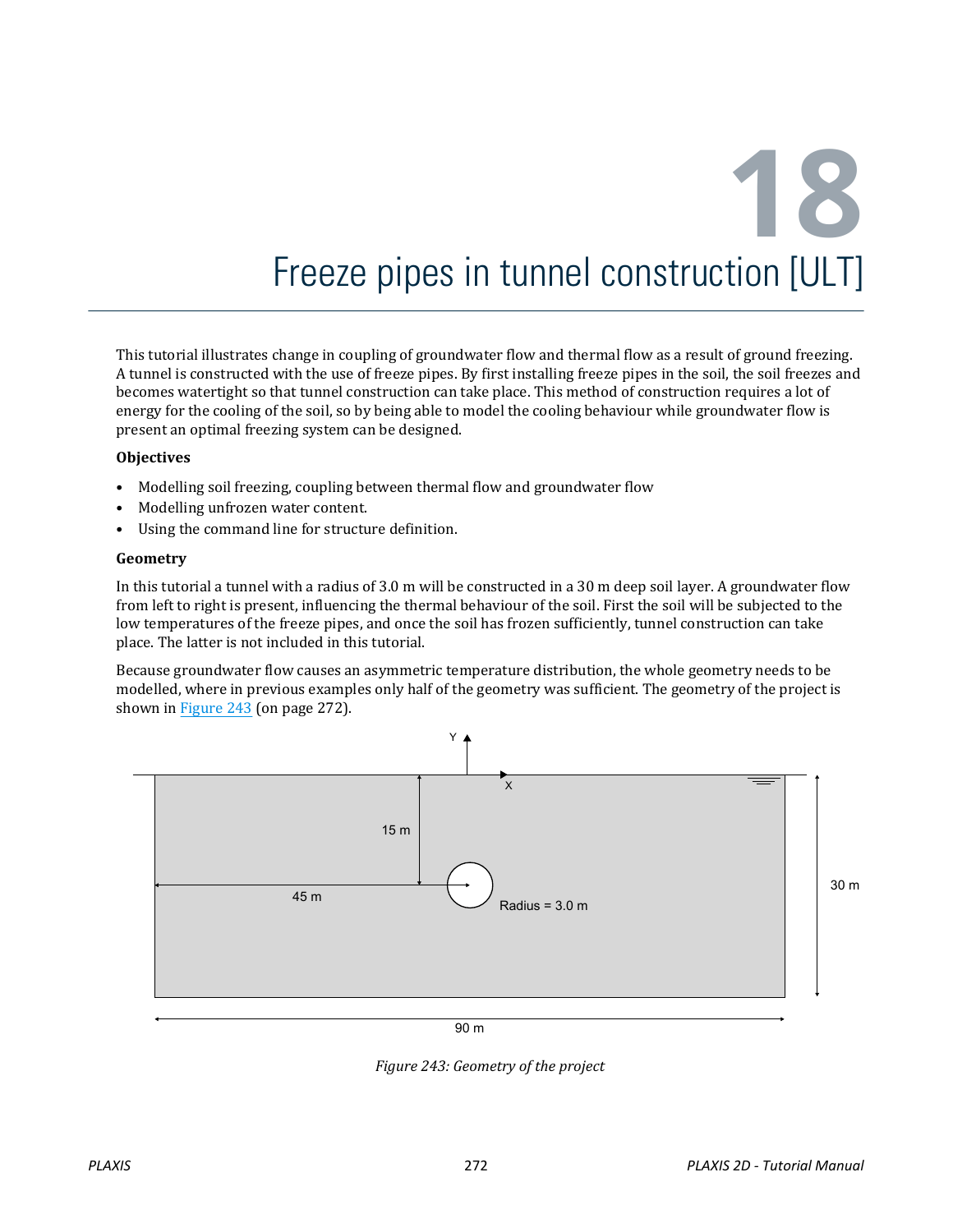# 18.1 Create new project

- **1.** Start the Input program and select **Start a new project** from the **Quick start** dialog box.
- **2.** In the **Project** tabsheet of the **Project properties** window, enter an appropriate title.
- **3.** In the **Model** tabsheet, the default options for **Model** and **Elements** are used for this project. Also the default options for the units are used in this tutorial. Note that the unit of **Mass** is set automatically to **tonnes**.
- **4.** Set the model **Contour** to  $x_{min} = -45$  m,  $x_{max} = 45$  m,  $y_{min} = -30$  m and  $y_{max} = 0$  m.
- **5.** In the **Constants** tabsheet, set T<sub>water</sub> and T<sub>ref</sub> to 283 K, other constants keep their default values. A description of constants can be found in the Reference Manual.
- **6.** Click **OK** to close the **Project properties** window.

## 18.2 Define the soil stratigraphy

To define the soil stratigraphy:

- **1.** Click the **Create borehole** button **a** and create a borehole at  $x = 0$ . The **Modify soil layers** window pops up.
- **2.** Create a single soil layer with top level at 0 m and bottom level at -30 m. Set the head at ground level (0 m).

## 18.3 Create and assign material data sets

- **1.** Click the **Materials** button **in the Modify soil layers** window.
- **2.** Define a data set for soil with the parameters given in [Table 40](#page-2-0) (on page 274), for the **General Parameters** and **Groundwater** tabsheets.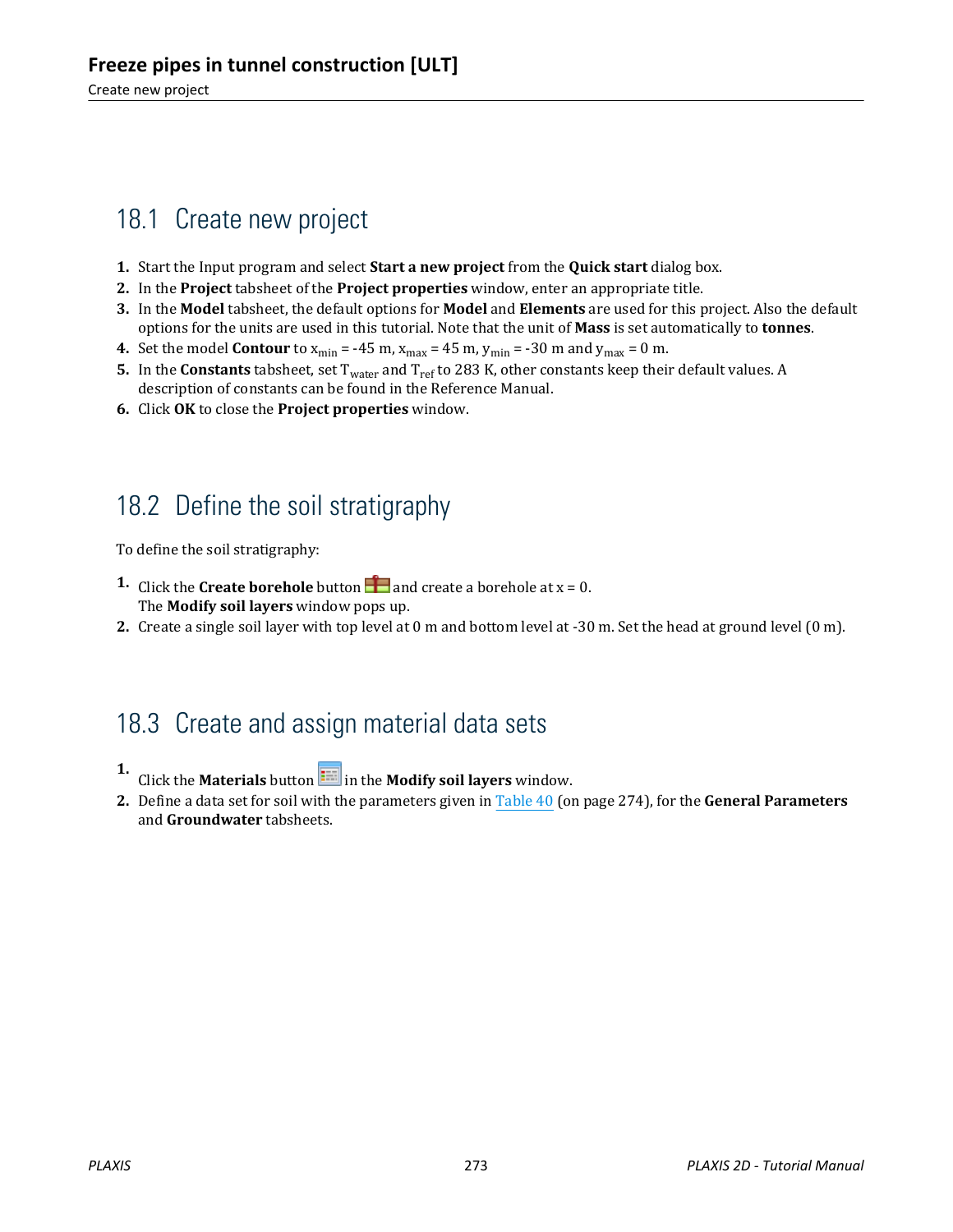## <span id="page-2-0"></span>**Freeze pipes in tunnel construction [ULT]**

Create and assign material data sets

#### **Table 40: Material properties**

| <b>Parameter</b>               | <b>Name</b>                  | <b>Sand</b>           | <b>Unit</b>       |  |  |
|--------------------------------|------------------------------|-----------------------|-------------------|--|--|
| <b>General</b>                 |                              |                       |                   |  |  |
| Soil model                     | L,                           | Mohr-Coulomb          |                   |  |  |
| Drainage type                  |                              | Drained               |                   |  |  |
| Unsaturated unit weight        | Yunsat                       | 18                    | $kN/m^3$          |  |  |
| Saturated unit weight          | $Y_{\text{sat}}$             | 18                    | $kN/m^3$          |  |  |
| Initial void ratio             | $e_{init}$                   | 0.5                   |                   |  |  |
| <b>Mechanical</b>              |                              |                       |                   |  |  |
| Young's modulus                | $E'$ <sub>ref</sub>          | $100 \cdot 10^{3}$    | kN/m <sup>2</sup> |  |  |
| Poisson's ratio                | $\boldsymbol{\nu}$           | 0.3                   |                   |  |  |
| Cohesion                       | $c'_{ref}$                   | $\boldsymbol{0}$      | $kN/m^2$          |  |  |
| Friction angle                 | $\varphi'$                   | 37                    | $\circ$           |  |  |
| Dilatancy angle                | $\psi$                       | $\boldsymbol{0}$      | $\circ$           |  |  |
| <b>Groundwater</b>             |                              |                       |                   |  |  |
| Classification type            |                              | Standard              |                   |  |  |
| Soil - class                   |                              | Medium                |                   |  |  |
| Flow parameters - Use defaults |                              | None                  |                   |  |  |
| Horizontal permeability        | $k_{x}$                      | $\mathbf{1}$          | m/day             |  |  |
| Vertical permeability          | $k_{y}$                      | $\mathbf{1}$          | m/day             |  |  |
| <b>Thermal</b>                 |                              |                       |                   |  |  |
| Specific heat capacity         | $\mathcal{C}_S$              | 860                   | kJ/t/K            |  |  |
| Thermal conductivity           | $\lambda_{\rm s}$            | $4.10^{-3}$           | kW/m/K            |  |  |
| Soil density                   | $\rho_s$                     | 2.6                   | $t/m^3$           |  |  |
| Solid thermal expansion        | $\qquad \qquad \blacksquare$ | Volumetric            |                   |  |  |
| Thermal expansion              | $\alpha_s$                   | $0.015 \cdot 10^{-3}$ | 1/K               |  |  |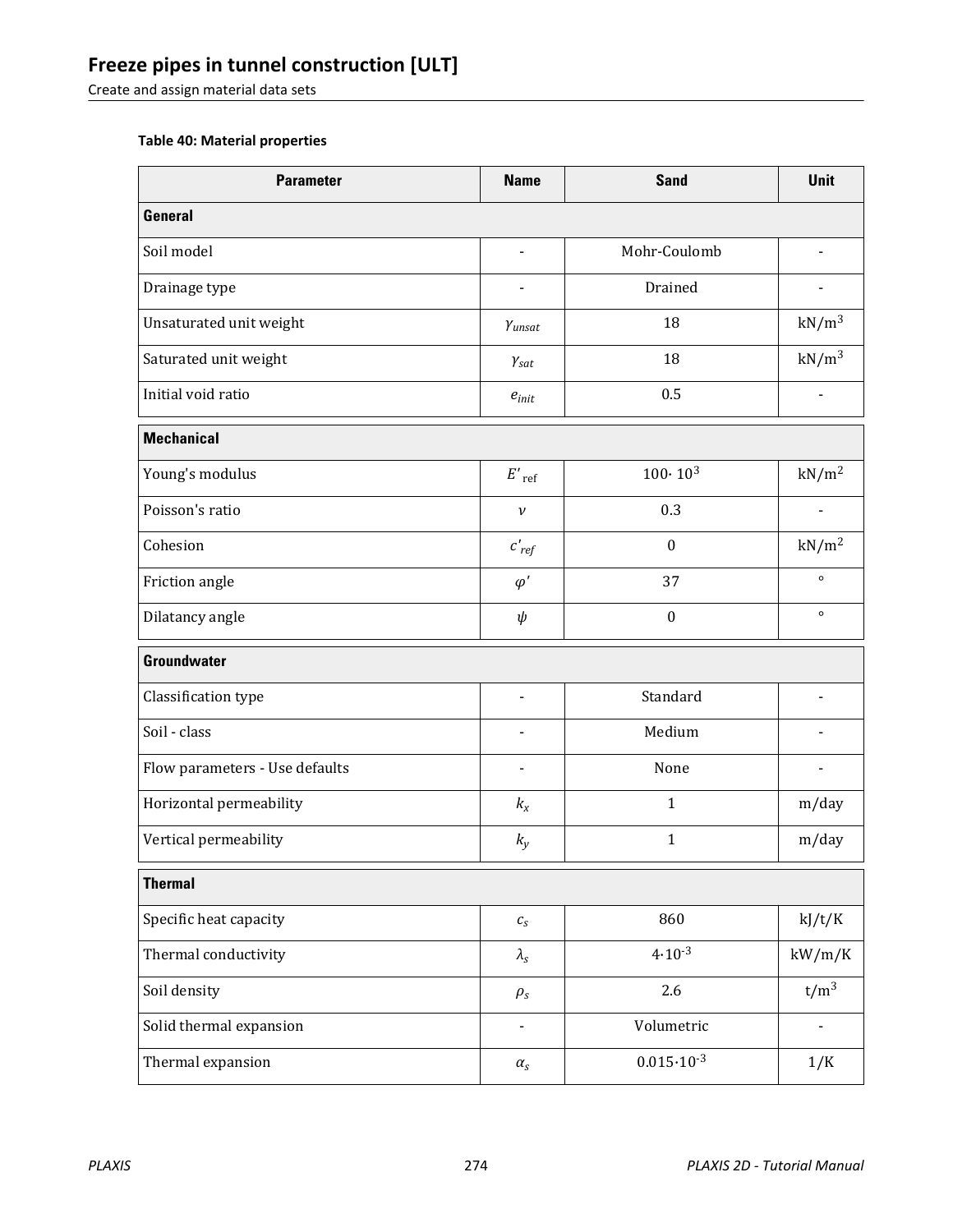### **Freeze pipes in tunnel construction [ULT]**

Create and assign material data sets

| <b>Thermal</b>         |                  |                                |           |  |  |  |
|------------------------|------------------|--------------------------------|-----------|--|--|--|
| Unfrozen water content |                  | User defined (see table below) |           |  |  |  |
| <b>Interfaces</b>      |                  |                                |           |  |  |  |
| Strength determination |                  | Rigid                          |           |  |  |  |
| Thermal resistance     | $\boldsymbol{R}$ | $\Omega$                       | $m^2K/kW$ |  |  |  |
| <b>Initial</b>         |                  |                                |           |  |  |  |
| $K_0$ determination    |                  | Automatic                      |           |  |  |  |

To model the amount of (fluid) water available to flow through the soil at certain temperatures, a curve for unfrozen water content needs to be determined by defining a table with values for unfrozen water content at certain temperatures. The same curve can be applied in other projects, hence the table can be saved and loaded into the soil properties of other projects. For more information, refer to the Reference Manual.

**3.** Click the **Thermal** tab. Enter the values as given in Table 41 (on page 275) .

#### **Table 41: Input for unfrozen water content curve for sand**

| $\#$           | <b>Temperature [K]</b> | Unfrozen water content [-] |
|----------------|------------------------|----------------------------|
| $\mathbf{1}$   | 273.0                  | $1.00\,$                   |
| 2              | 272.0                  | 0.99                       |
| 3              | 271.6                  | 0.96                       |
| $\overline{4}$ | 271.4                  | 0.90                       |
| 5              | 271.3                  | 0.81                       |
| 6              | 271.0                  | 0.38                       |
| $\overline{7}$ | 270.8                  | 0.15                       |
| 8              | 270.6                  | 0.06                       |
| 9              | 270.2                  | 0.02                       |
| $10\,$         | 269.5                  | 0.00                       |

**4.** Select the option **User defined** from the drop down menu for **Unfrozen water content** at the bottom of the tabsheet.

- **5.** Add rows to the table by clicking the **Add row** button **1.** Complete the data using the values given in Table 41 (on page 275).
- **6.** Enter the values for **Interfaces** and **Initial** tabsheets as given in [Table 40](#page-2-0) (on page 274).
- **7.** Click **OK** to close the dataset.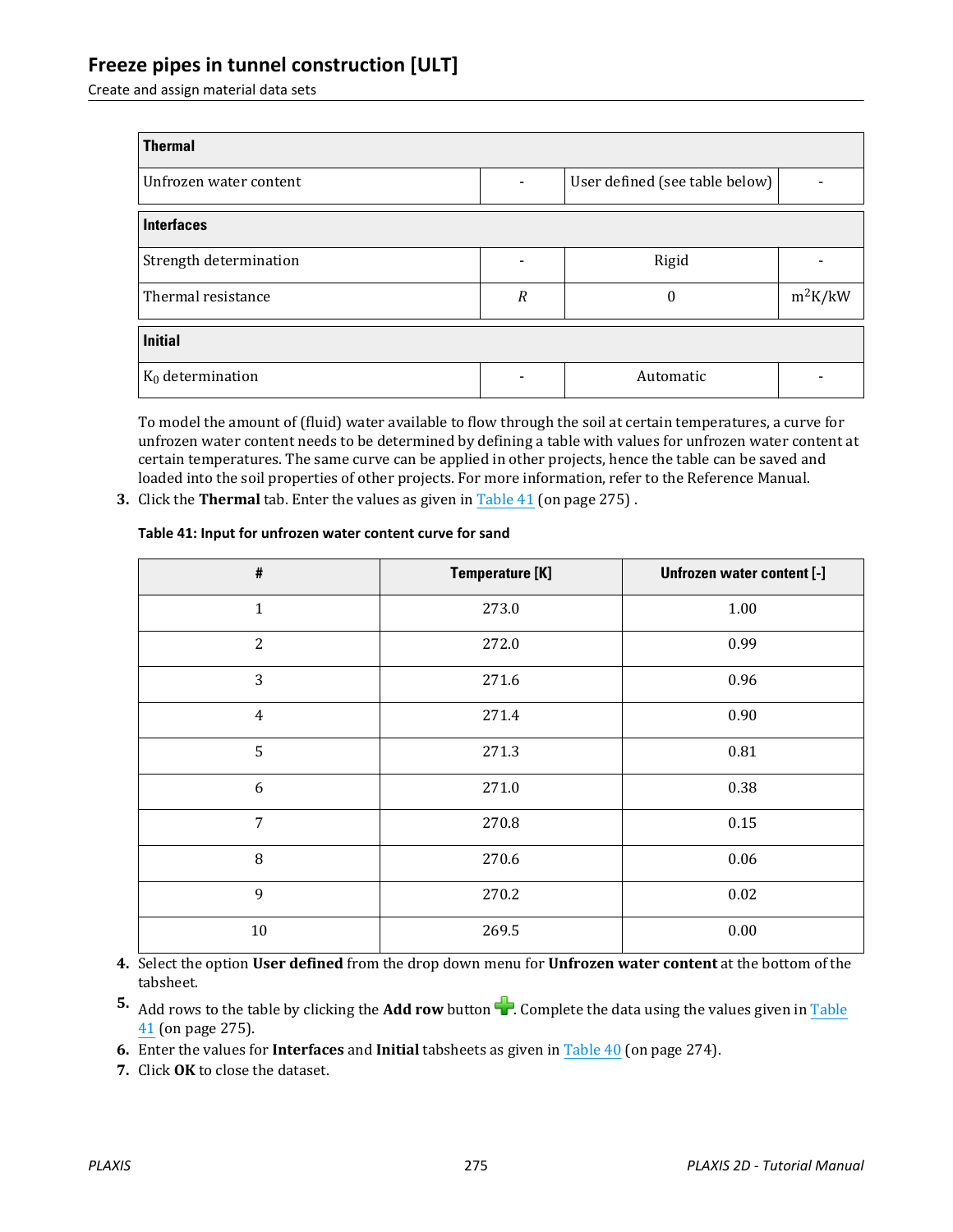Define the structural elements

**8.** Assign the material dataset to the soil layer.

#### **Note:**

The table can be saved by clicking the **Save** button in the table. The file must be given an appropriate name. For convenience, save the file in the same folder as the project is saved.

## 18.4 Define the structural elements

The freeze pipes are modelled by defining lines with a length similar to the freeze pipe diameter (10 cm), containing a convective boundary condition. For simplicity, in this tutorial only 12 cooling elements are defined, while in reality more elements may be implemented in order to achieve a sufficient share of frozen soil.

- **1.** Proceed to **Structures mode** .
- **2.** Click the **Create line** button in the side toolbar.
- **3.** Click the command line and type

line 0 -12.05 0 -11.95

Press **Enter** to create the first freezing pipe. For more information regarding command line, see Reference Manual PLAXIS 2D .

- **4.** The remaining freeze pipes will be created by copying the first freeze pipe 12 times. To do so select the line representing the freeze pipe that was just created.
- **5.** From the side toolbar select the **Create array** option **.** Set the **Array pattern** to **Polar** as we want to create a circle of freeze pipes, the **Center point** is (x y) = (0 -15), the **Total number of items** is 12 (the original plus 11 copies) and finally the **Angle to fill** must be set to 360 degrees as we want to create a full circle. Press OK to create the 11 additional freeze pipes.
- **6.** Multi select the 12 lines representing the freeze pipes using the **Select lines** option from the side toolbar.
- **7.** Right click the selected lines and select **Thermal flow BC** to create the thermal flow boundary conditions for the freeze pipes.
- **8.** For the selected freeze pipes, in the **Selection explorer** expand the subtree for the **ThermalFlowBC**.
- **9.** The **Behaviour** is set to **Convection**, the T<sub>fluid</sub> to 250 K and the **Transfer coefficient** to 1.0 kW/m<sup>2</sup>/K.
- **10.** Click the **Create line** button in the side toolbar.
- **11.** Select the **Create thermal flow BC** option  $\mathcal{V}$  in the expanded menu. In the drawing area create a thermal boundary condition along the perimeter of the model, hence from  $(x y) = (-450)$  to  $(450)$ ,  $(45-30)$ ,  $(-45-30)$ and back to (-45 0).
- **12.** Select the four boundaries just have been created and right-click on them. From the menu that pops up select **Create** and **Create groundwater flow BC** to add groundwater flow boundary conditions to the thermal flow boundary conditions.

PLAXIS 2D allows different types of **Thermal** boundary conditions to be applied. In this tutorial the freeze pipes will be modelled as convective boundary conditions.

- **1.** Multi select the created boundaries.
- **2.** For the **ThermalFlowBC**, set the **Behaviour** to **Temperature** and  $T_{ref}$  to 283 K.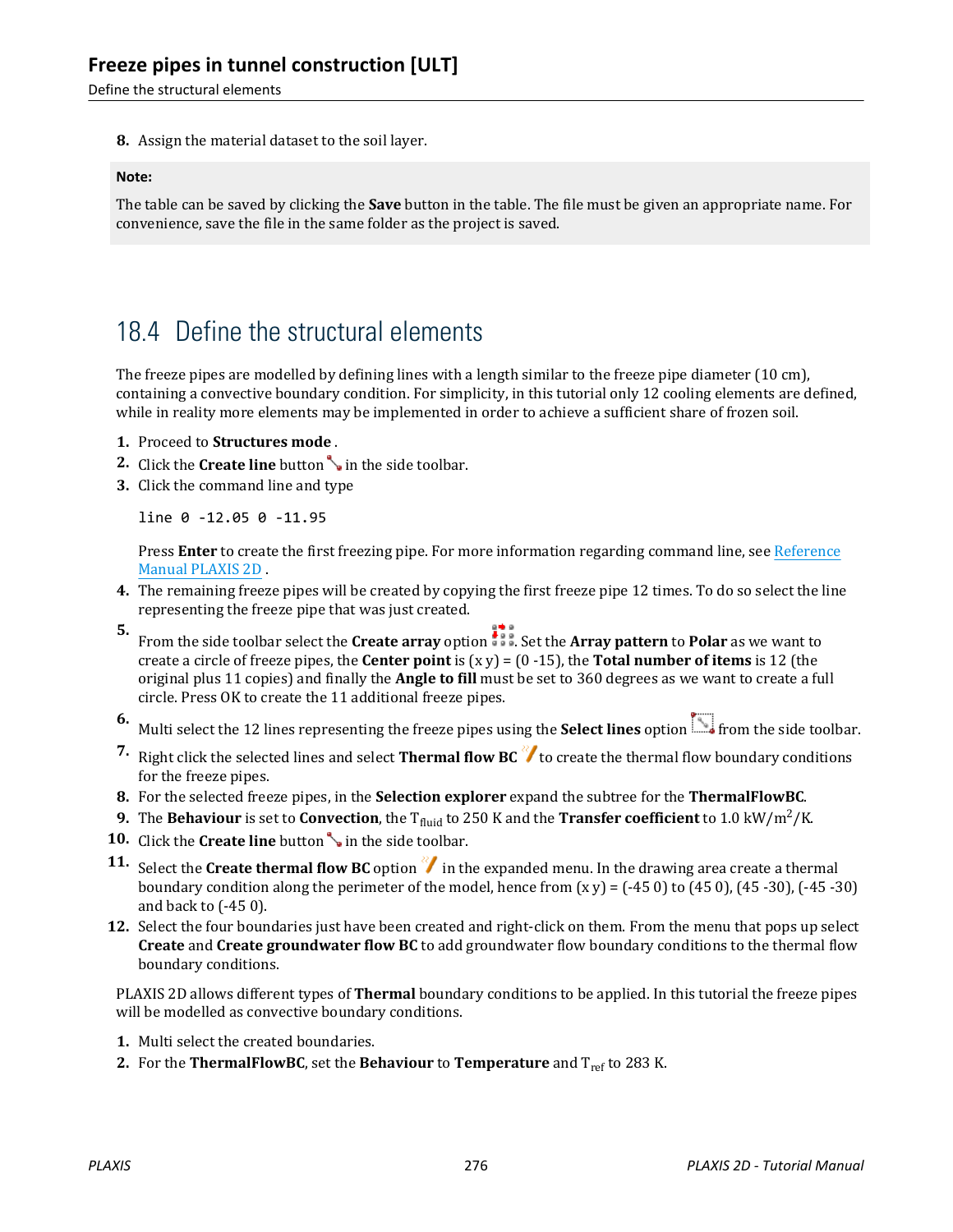To assign the groundwater boundary conditions, the following steps are followed:

- **1.** Multi select the top and bottom boundary.
- **2.** For the **GWFlowBC**, set the **Behaviour** to **Closed**.
- **3.** Select the left boundary, set the **Behaviour** to **Inflow** with a q<sub>ref</sub> value of 0.1 m/day.
- **4.** The right boundary has the default behaviour of **Seepage**.

The tunnel is created with the help of the **Tunnel designer**. Because deformations are not considered in this calculation, there is no need to assign a plate material to the tunnel. The generated tunnel will only be used for generating a more dense and homogeneous mesh around the freezing pipes. The tunnel will not be activated during any calculation phase, but PLAXIS 2D will detect the line elements and will generate the mesh according to these elements. Changing the coarseness factor of the pipe elements will cause a denser, but not a more homogeneous mesh.

- **1.** Click the **Create tunnel** button in the side toolbar and click on (42.5 -18) in the drawing area.
- **2.** The option **Circular** is selected for **Shape type**. Note that the default option is **Free**.
- **3.** The default option of **Define whole tunnel** is used in this example.
- **4.** Proceed to the **Segments** tab and set **Radius** to 3 m to the two multi selected segments.
- **5.** Click on **Generate** to generate the defined tunnel in the model. Close the **Tunnel designer** window.

The geometry of the model is shown in Figure 244 (on page 277) .



*Figure 244: Geometry of the model*

# 18.5 Generate the mesh

- **1.** Proceed to the **Mesh mode**.
- **2.** Click the **Generate mesh** button **to** to generate the mesh. The default element distribution of **Medium** is used for this example.
- **3.** Click the **View mesh** button **th** to view the mesh.

The resulting mesh is shown in [Figure 245](#page-6-0) (on page 278):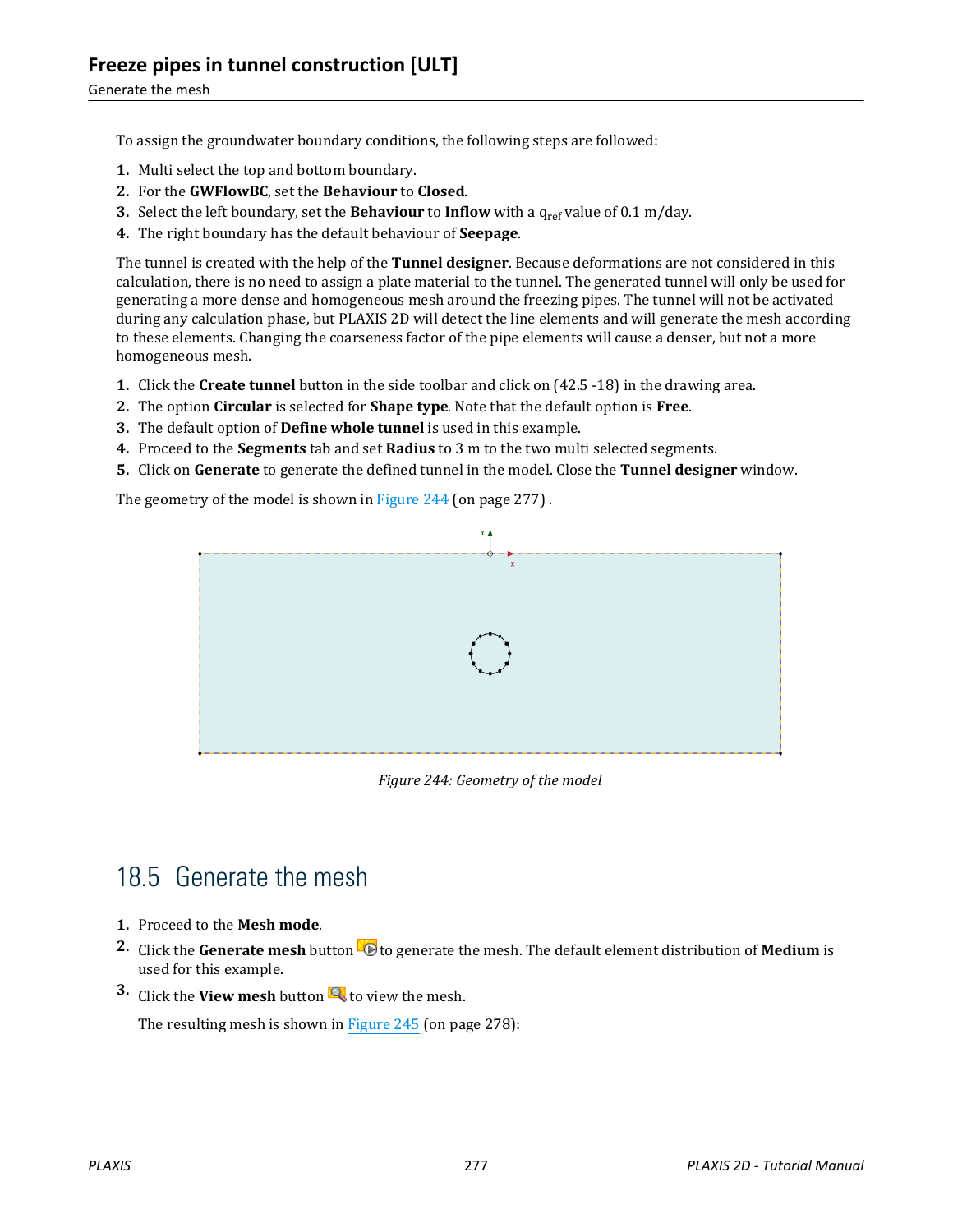<span id="page-6-0"></span>Define and perform the calculation



*Figure 245: The generated mesh*

**4.** Click the **Close** tab to close the Output program.

# 18.6 Define and perform the calculation

The calculations for this tutorial are carried out in the **Flow only mode**.

## 18.6.1 Initial phase

- **1.** Click on the **Staged construction** tab to proceed with the definition of the calculation phases.
- **2.** Double click on **Initial phase** in the **Phases explorer**.
- **3.** In the **Phases** window select the **Flow only** option from the **Calculation type** drop-down menu.
- **4.** Choose the **Earth gradient** option for the **Thermal calculation type**.
- **5.** In the **Staged construction** activate the **ThermalFlow** under the **Model conditions** subtree and set the value for Tref to 283 K, href to 0 m and 0 K/m for the **Earth gradient**.
- **6.** The model for initial phase is shown in Figure 246 (on page 278).



*Figure 246: Initial phase*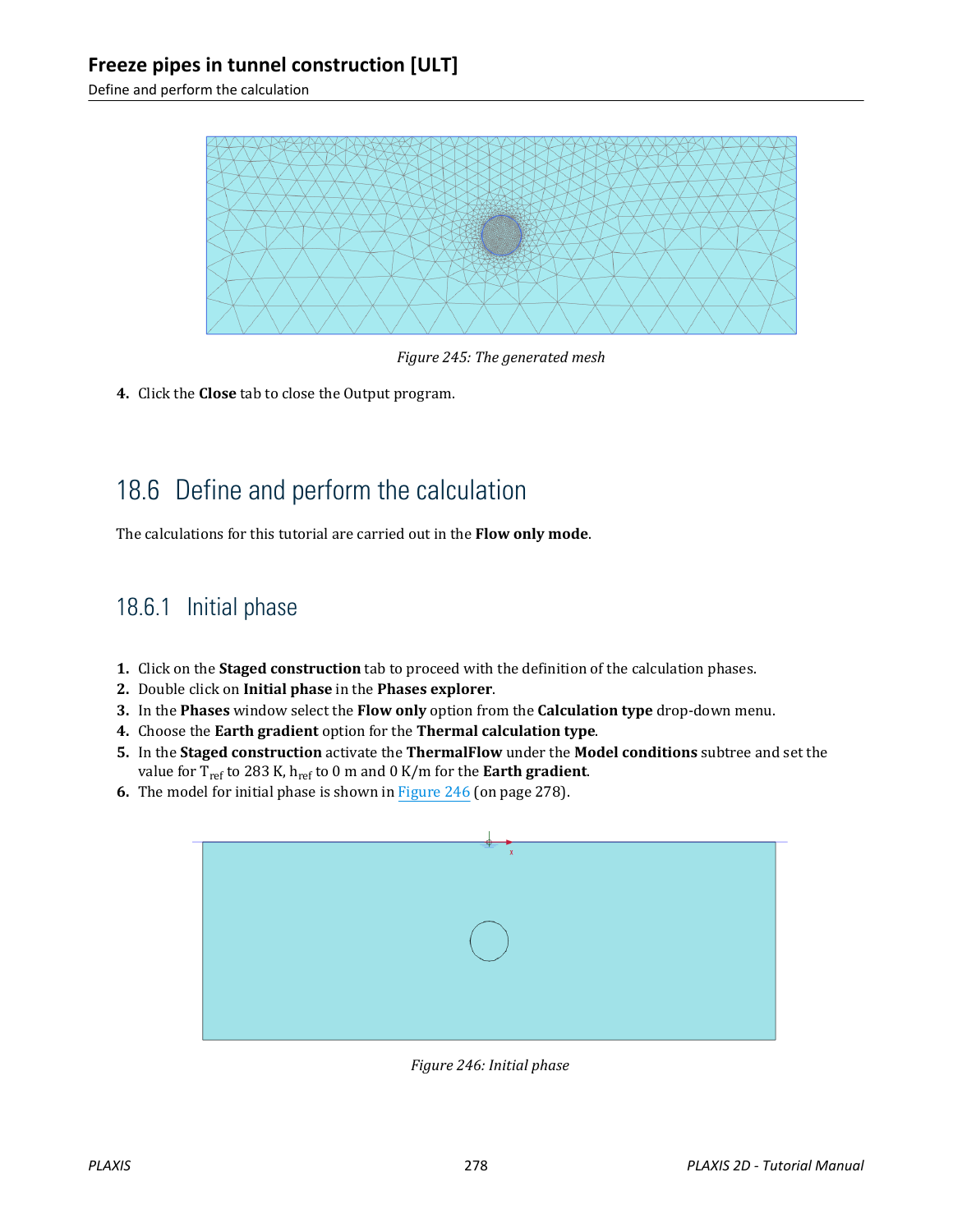## 18.6.2 Phase 1: Transient calculation

- **1.** Click the **Add phase** button  $\overline{B}$  to create a new phase.
- **2.** Double click the new phase in the **Phases explorer**.
- **3.** In the **Phases** window, enter an appropriate name for the phase ID (e.g. Transient calculation).
- **4.** Set **Transient groundwater flow b** as the option for the **Pore pressure calculation type**.
- **5.** Set **Transient thermal flow 3** as the option for the **Thermal calculation type**.
- **6.** Set **Time interval** to 180 days and the **Max number of steps stored** to 100. This is to be able to view intermediate time steps after the calculation.
- **7.** In **Staged construction** mode, activate all the thermal boundary conditions by clicking the check box for the **Thermal flow BCs** in the **Model explorer**.
- **8.** In the **Model explorer**, activate the four groundwater flow boundary conditions corresponding to the left, top, right and bottom boundary conditions in the **Groundwater flow BCs** subtree.

## 18.6.3 Execute the calculation

Before starting the calculation it is suggested that you select nodes or stress points for a later generation of curves.

- **1.** Click the **Select points for curves** button in the side toolbar. Select at least the node in the middle of the model and some characteristic points for curves (for example between two freezing pipes).
- **2.** Click the **Calculate** button  $\sqrt{\int_{0}^{4V}}$  to calculate the project.

**3.** After the calculation has finished, save the project by clicking the **Save** button

## 18.7 Results

Interesting results from this calculation can be the point in time when there is no groundwater flow in between two freezing pipes, groundwater flow over the whole model and temperature distribution for both steady state and transient calculations.

To view the results in the Output program:

- **1.** Click the **View calculation results** button **b** on the toolbar.
- **2.** Select the menu **Stresses** > **Heat flow** > **Temperature**.
- **3.** [Figure 247](#page-8-0) (on page 280) shows the spatial distribution of the temperature for transient calculation in the final step. Note that the element contours have been switched off to better show that the temperature of the soil inside the tunnel is below freezing.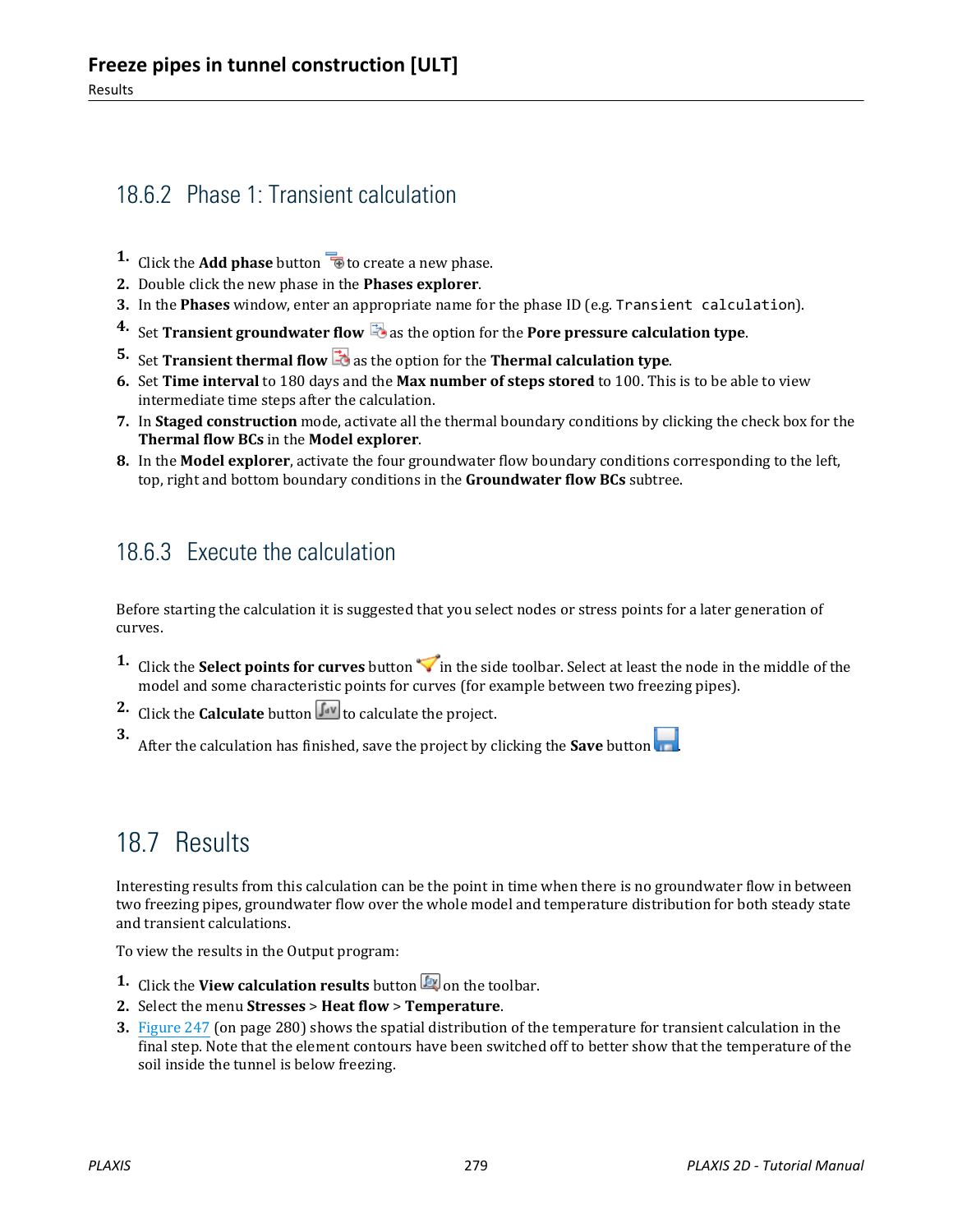<span id="page-8-0"></span>

*Figure 247: Temperature distribution for transient phase*

- **1.** Select the menu **Stresses** > **Groundwater flow** > **|q|**.
- **2.** Select the menu **View** > **Arrows** or click the corresponding button  $\frac{1}{x}$  in the toolbar to display the results arrows.

In the Output program, it is possible to view the results for the intermediate saved steps. More information is available in the Reference Manual PLAXIS 2D . It is possible to view the progression of the freezing of the tunnel.

Figure 248 (on page 280) shows the distribution of the of groundwater flow field for an intermediate step for the transient calculation (around 38 days).



*Figure 248: Groundwater flow field for transient phase for an intermediate step (tapprox 38 days)*

[Figure 249](#page-9-0) (on page 281) shows the groundwater flow field for the last time step for the transient flow calculation. Here it is clearly noticeable that the entire tunnel area is frozen and no flow occurs.